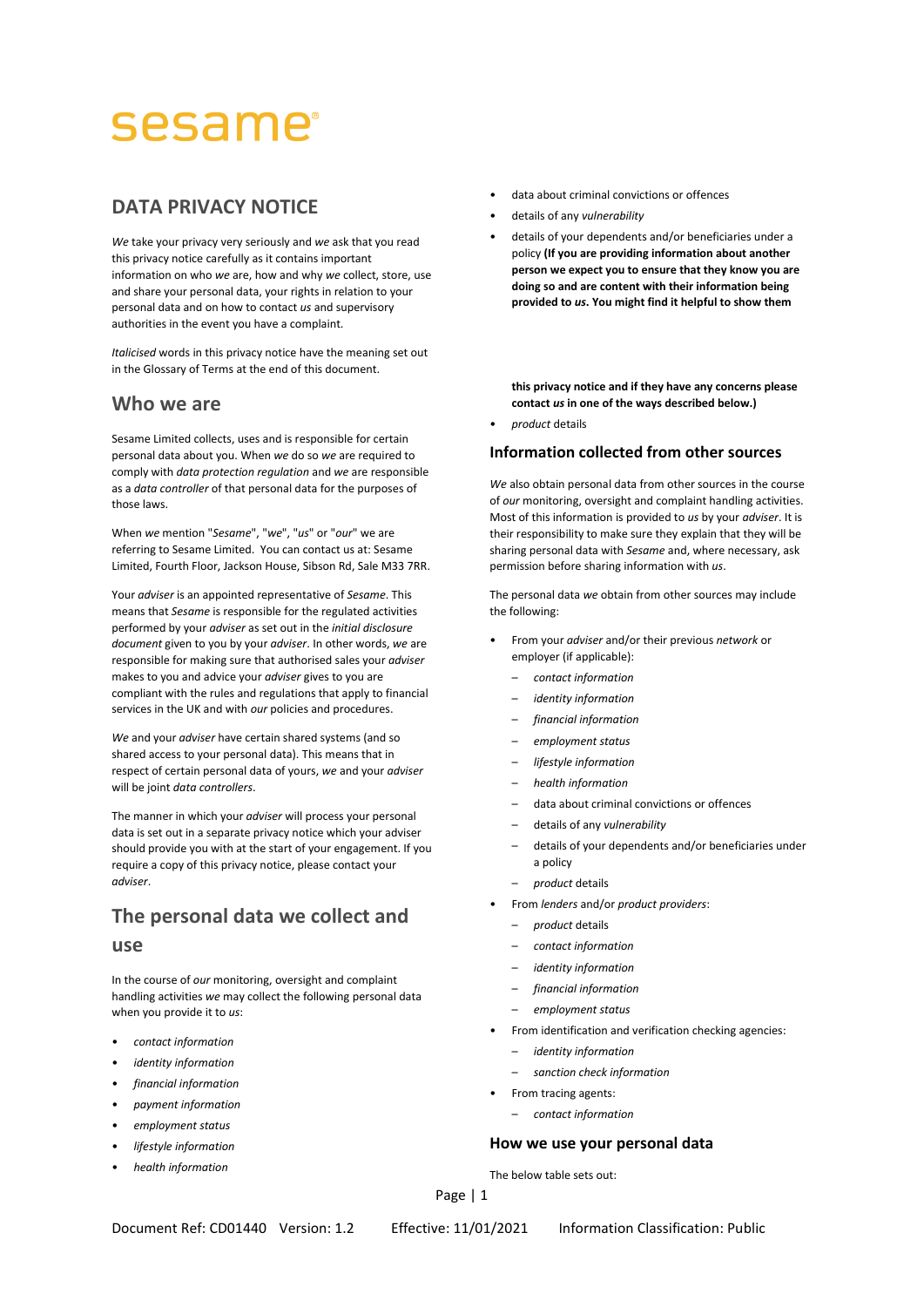- how *we* use your personal data
- the lawful bases upon which *we* collect and use your personal data
- who *we* routinely share your personal data with (some of these third party recipients may be based outside the European Economic Area — for further information including on how *we* safeguard your personal data when

this occurs, see 'Transfer of your information out of the EEA' below)

| <b>Rationale/Reason for Processing</b>                                                                                                                                                                                                                                                                                                                                             | <b>Lawful Basis for Processing</b>                                                                                                                                                                                                                                                            | Third party recipients linked to that activity                                                                                                                                                                                                                                                                                                                            |
|------------------------------------------------------------------------------------------------------------------------------------------------------------------------------------------------------------------------------------------------------------------------------------------------------------------------------------------------------------------------------------|-----------------------------------------------------------------------------------------------------------------------------------------------------------------------------------------------------------------------------------------------------------------------------------------------|---------------------------------------------------------------------------------------------------------------------------------------------------------------------------------------------------------------------------------------------------------------------------------------------------------------------------------------------------------------------------|
| to manage complaints<br>to assess the suitability of any advice<br>provided to you and/or the competency                                                                                                                                                                                                                                                                           | Compliance with a legal<br>obligation<br>Compliance with a legal<br>obligation                                                                                                                                                                                                                | Your adviser<br>The Financial Ombudsman Service<br>The Financial Conduct Authority<br>Lender/product provider<br>Our professional indemnity insurers and insurance<br>adviser<br>Our external solicitors<br>External consultants/advisers to assist in assessing<br>complaints<br>The Aviva group (our parent company)<br>Your adviser<br>The Financial Conduct Authority |
| of your adviser in compliance with our<br>monitoring and oversight obligations                                                                                                                                                                                                                                                                                                     |                                                                                                                                                                                                                                                                                               | Lender/product provider<br>Sesame Group India PvT Ltd<br>External consultants/advisers to assist in assessing<br>complaints<br>The Aviva group (our parent company)                                                                                                                                                                                                       |
| to trace your whereabouts to contact<br>you about any advice provided to you                                                                                                                                                                                                                                                                                                       | Compliance with a legal<br>obligation                                                                                                                                                                                                                                                         | <b>Tracing agents</b>                                                                                                                                                                                                                                                                                                                                                     |
| to retain records of any services or<br>$\bullet$<br>advice provided to you by your adviser in<br>accordance with our regulatory<br>obligations                                                                                                                                                                                                                                    | Compliance with a legal<br>obligation                                                                                                                                                                                                                                                         | External supplier(s) of data storage and data hosting<br>services to retain records on our behalf                                                                                                                                                                                                                                                                         |
| to manage legal claims                                                                                                                                                                                                                                                                                                                                                             | Legitimate interests - we have<br>a legitimate interest in<br>protecting our organisation<br>from breaches of legal<br>obligations owed to us and to<br>defend ourselves from<br>litigation. This is needed to<br>ensure that our legal rights and<br>interests are managed<br>appropriately  | Your adviser<br>Our professional indemnity insurers and insurance<br>adviser<br>Our external solicitors<br>The Aviva group (our parent company)                                                                                                                                                                                                                           |
| to detect, prevent and investigate<br>fraudulent applications for products<br>to undertake investigations into<br>$\bullet$<br>allegations of misconduct and/or<br>criminal offences<br>to notify the relevant authorities of any<br>$\bullet$<br>suspicious activity following an<br>investigation undertaken by us into<br>allegations of misconduct and/or<br>criminal offences | Compliance with a legal<br>obligation.<br>We also consider that we have<br>a legitimate interest in<br>protecting our organisation,<br>other parties and the financial<br>services industry more widely<br>in detecting, preventing and<br>investigating financial crime<br>and/or misconduct | Your adviser<br>The Financial Ombudsman Service<br>The Financial Conduct Authority<br>Lender/product provider<br>Our professional indemnity insurers and insurance<br>adviser<br>Our external solicitors<br>Network/previous employer<br>National Crime Agency (NCA)<br>Police<br><b>HMRC</b>                                                                             |
| to retain records of any services or                                                                                                                                                                                                                                                                                                                                               | Legitimate interests $-$ we have                                                                                                                                                                                                                                                              | External supplier(s) of data storage and data hosting                                                                                                                                                                                                                                                                                                                     |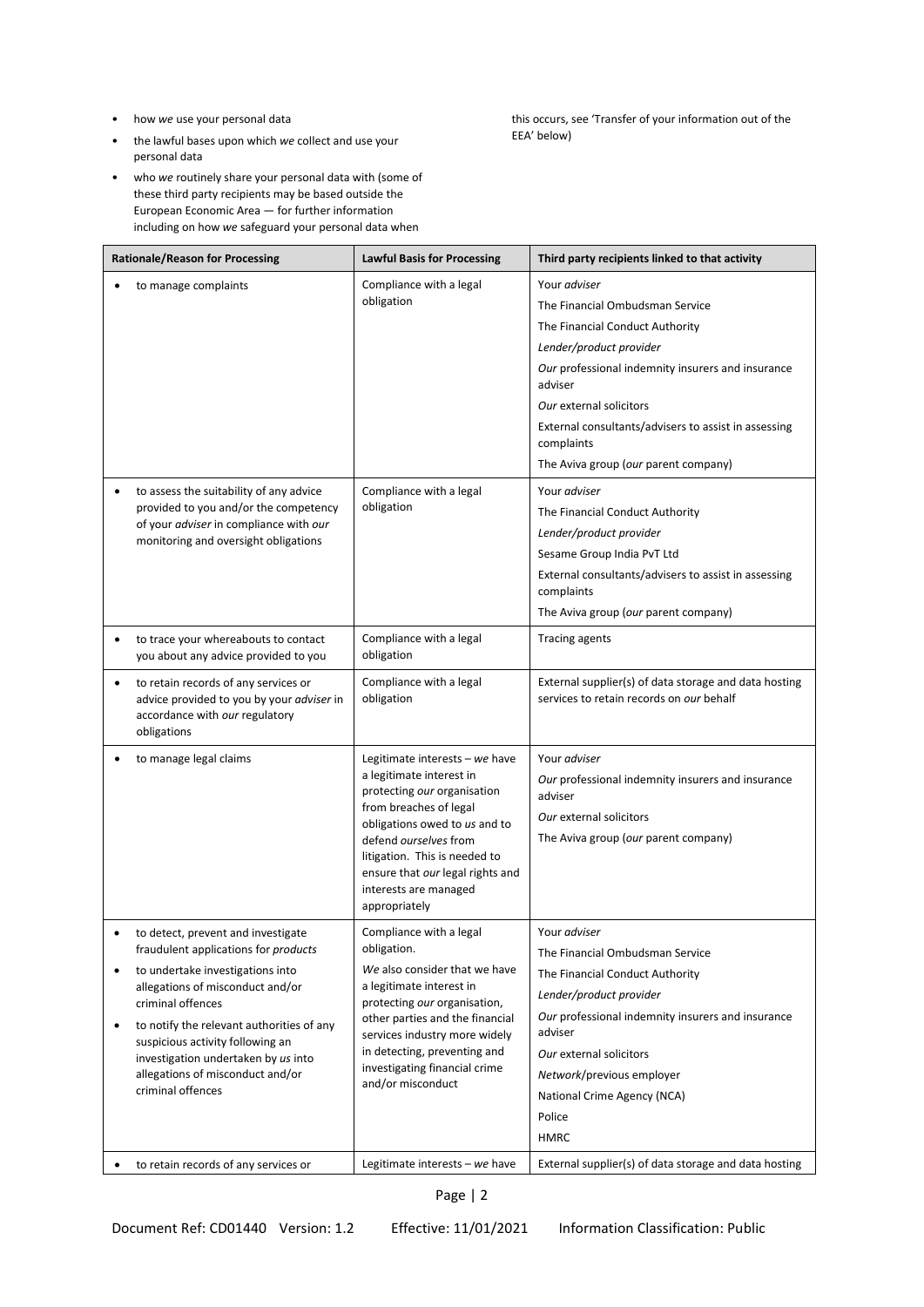| advice provided to you by your adviser in<br>order to defend potential legal claims or<br>complaints                                                                                                                                                                                                                                                                                                                                                                                                                                                                                                              | a legitimate interest in<br>defending ourselves from legal<br>claims and complaints. This is<br>needed to ensure that our legal<br>rights and interests are<br>managed appropriately                                                                                                                   | services to retain records on our behalf                                                                                                                                   |
|-------------------------------------------------------------------------------------------------------------------------------------------------------------------------------------------------------------------------------------------------------------------------------------------------------------------------------------------------------------------------------------------------------------------------------------------------------------------------------------------------------------------------------------------------------------------------------------------------------------------|--------------------------------------------------------------------------------------------------------------------------------------------------------------------------------------------------------------------------------------------------------------------------------------------------------|----------------------------------------------------------------------------------------------------------------------------------------------------------------------------|
| to undertake anti-money laundering,<br>٠<br>identification and verification checks,<br>including assessment of your sanction<br>check information (any personal data<br>obtained for the purposes of meeting<br>with The Money Laundering, Terrorist<br>Financing and Transfer of Funds<br>(Information on the Payer) Regulations<br>2017 will only be processed for the<br>purposes of preventing money<br>laundering or terrorist financing, unless<br>the use of the data is permitted by or<br>under another enactment other than<br>those Regulations, or we have another<br>lawful basis for processing it) | Compliance with a legal<br>obligation                                                                                                                                                                                                                                                                  | Sesame Group India PvT Ltd<br>External supplier(s) to conduct anti-money<br>laundering, identification and verification checks on<br>our behalf<br>Lender/product provider |
| to identify any commission or fee<br>٠<br>payments due to your adviser as a result<br>of the service they have provided to you                                                                                                                                                                                                                                                                                                                                                                                                                                                                                    | Legitimate interests - we have<br>a legitimate interest in being<br>able to identify any<br>commission or fee payments<br>due your adviser as a result of<br>the service they have provided<br>to you in order that we can<br>comply with our contractual<br>obligations to them                       | Your adviser<br>Lender/product provider                                                                                                                                    |
| to issue responses to press/news stories<br>$\bullet$<br>concerning services or advice provided to<br>you by your adviser and/or complaints or<br>legal claims made by you, in order to<br>minimise the reputational impact on<br>Sesame                                                                                                                                                                                                                                                                                                                                                                          | Legitimate interests - we have<br>a legitimate interest in being<br>able to issue responses to<br>press/news stories concerning<br>services or advice provided to<br>you by your adviser and/or<br>complaints or legal claims<br>made by you, in order to<br>minimise the reputational<br>impact on us | The Aviva group (our parent company)                                                                                                                                       |
| to evidence satisfaction of any request<br>made by you in accordance with your<br>rights under data protection regulation                                                                                                                                                                                                                                                                                                                                                                                                                                                                                         | Compliance with a legal<br>obligation                                                                                                                                                                                                                                                                  | <b>Information Commissioner's Office</b>                                                                                                                                   |
| to perform administrative tasks in<br>$\bullet$<br>relation to the above referenced uses of<br>your data                                                                                                                                                                                                                                                                                                                                                                                                                                                                                                          | Legitimate interests - we have<br>a legitimate interest in<br>transmitting personal data to<br>other organisations within our<br>group for centralised<br>administration purposes                                                                                                                      | The Sesame Bankhall group                                                                                                                                                  |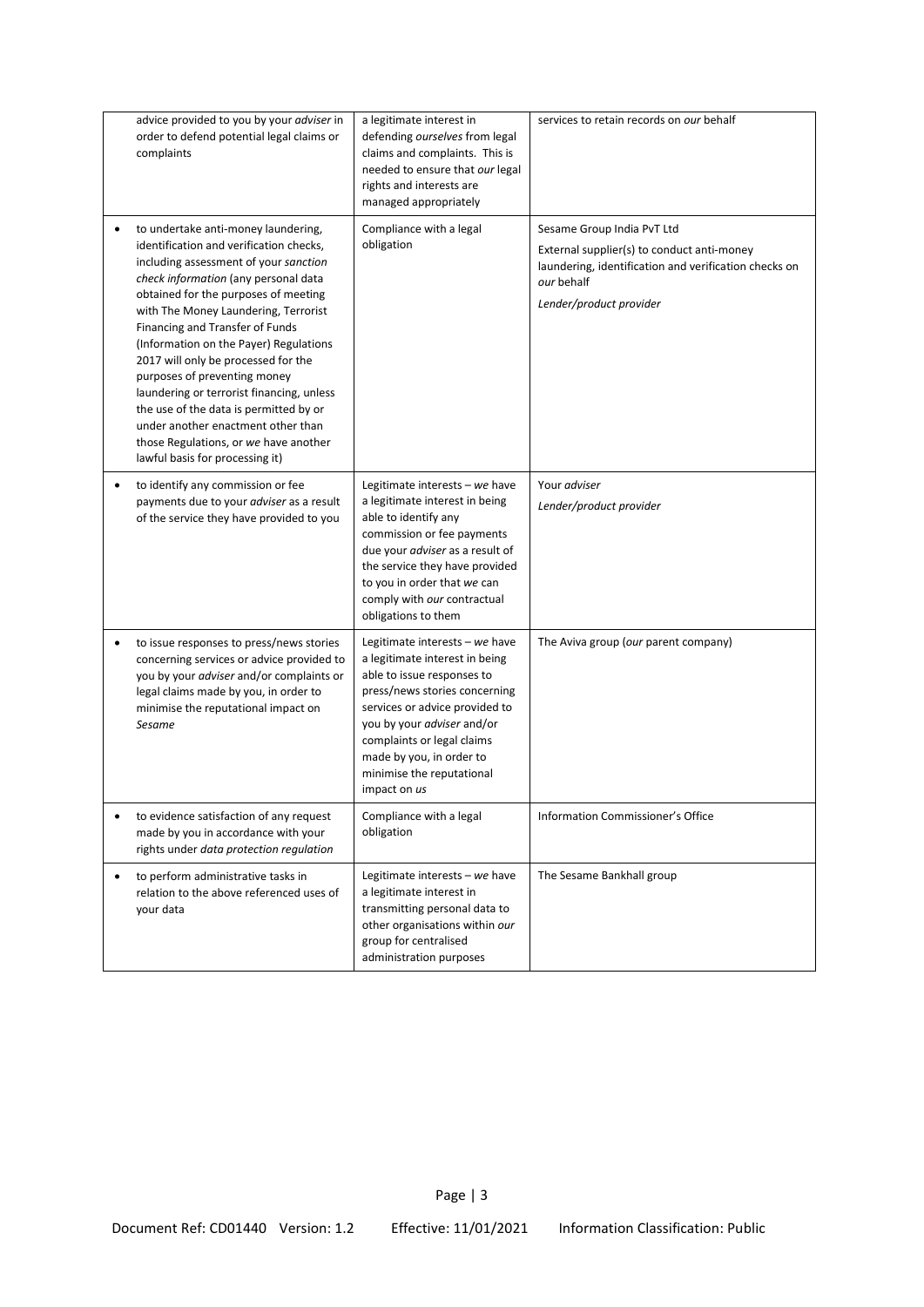# **Special category data and criminal records data**

Certain types of personal data are considered more sensitive and so are subject to additional levels of protection under data protection legislation. These are known as 'special categories of data' and include data concerning your health, racial or ethnic origin, genetic data and sexual orientation. Data relating to criminal convictions or offences is also subject to additional levels of protection.

In the course of *our* monitoring, oversight and complaint handling activities *we* may process:

- *health information* and *lifestyle information* provided by you to either *us* or to your *adviser* as part of any advice or application in relation to a protection insurance product; and/or
- criminal conviction or offence information provided by you to your *adviser* as part of any advice or application in relation to a general insurance product.

In addition to the lawful basis for processing this information set out in the above table, *we* will be processing it either (i) for the purpose of advising on, arranging or administering an insurance contract or (ii) for the establishment, exercise or defence of legal claims.

In the course of our activities relating to the prevention, detection and investigation of financial crime, *we* may process criminal conviction or offence information. Where *we* do so, in addition to the lawful basis for processing this information set out in the above table, *we* will be processing it for the purpose of compliance with regulatory requirements relating to unlawful acts and dishonesty.

# **Whether information has to be provided by you, and if so why**

*We* will tell you if providing some personal data is optional, including if *we* ask for your consent to process it. In all other cases you must provide your personal data in order for *us* to investigate and assess any complaint or legal claim made by you.

### **How long your personal data will be kept**

We will hold your personal data for differing periods of time depending upon the reason we have for processing it. The following criteria are used to determine data retention periods for your personal data:

| <b>Type of Record</b>                                                                              | <b>Retention Period</b>                                                                                                                              |
|----------------------------------------------------------------------------------------------------|------------------------------------------------------------------------------------------------------------------------------------------------------|
| Advice file containing a record<br>of any services or advice<br>provided to you by your<br>adviser | For as long as we reasonably<br>consider that:<br>we may need to assess<br>the suitability of any<br>advice provided to you<br>and/or the competency |

|                                                                                                                                               | of your adviser<br>you might legally bring a<br>claim against your<br>adviser or us                                                                                                                                                                              |
|-----------------------------------------------------------------------------------------------------------------------------------------------|------------------------------------------------------------------------------------------------------------------------------------------------------------------------------------------------------------------------------------------------------------------|
| Complaint file containing a<br>record of any claim you have<br>brought against your adviser<br>or us                                          | For as long as we reasonably<br>consider that you might<br>legally bring an additional or<br>repeat claim against your<br>adviser or us                                                                                                                          |
| Results of anti-money<br>laundering, identification and<br>verification checks, including<br>assessment of your sanction<br>check information | For as long as we are<br>required/permitted to retain<br>this personal data based<br>upon our legal and regulatory<br>obligations                                                                                                                                |
| Fraud and financial crime files                                                                                                               | For as long as we reasonably<br>consider that:<br>we are required/<br>permitted to retain this<br>personal data based<br>upon our legal and<br>regulatory obligations<br>they may be required in<br>the establishment,<br>exercise or defence of<br>legal claims |
| Records of any commission or<br>fee payments due to your<br><i>adviser</i> as a result of the<br>service they have provided to<br>you         | For as long as we reasonably<br>consider that we need to<br>retain these for audit<br>purposes                                                                                                                                                                   |
| Records of satisfaction of any<br>request made by you in<br>accordance with your rights<br>under data protection<br>regulation                | 3 years from the date the<br>request was satisfied                                                                                                                                                                                                               |

# **Transfer of your information out of the EEA**

*We* may transfer your personal data to the following which are located outside the European Economic Area (EEA) as follows:

- Sesame Group India PvT Ltd, based in India. This is a company in the same group as *Sesame* which is used to:
	- o assess the suitability of any advice provided to you and/or the competency of your *adviser* in compliance with *our* monitoring and oversight obligations
	- o undertake anti-money laundering, identification and verification checks, including assessment of your *sanction check information*

India does not have the same data protection laws as the United Kingdom and EEA. Whilst the European Commission has not given a formal decision that India provides an adequate level of data protection similar to those which apply in the United Kingdom and EEA, any transfer of your personal data will be subject to a European Commission approved contract designed to help safeguard your privacy rights and give you remedies in the unlikely event of a misuse of your personal data.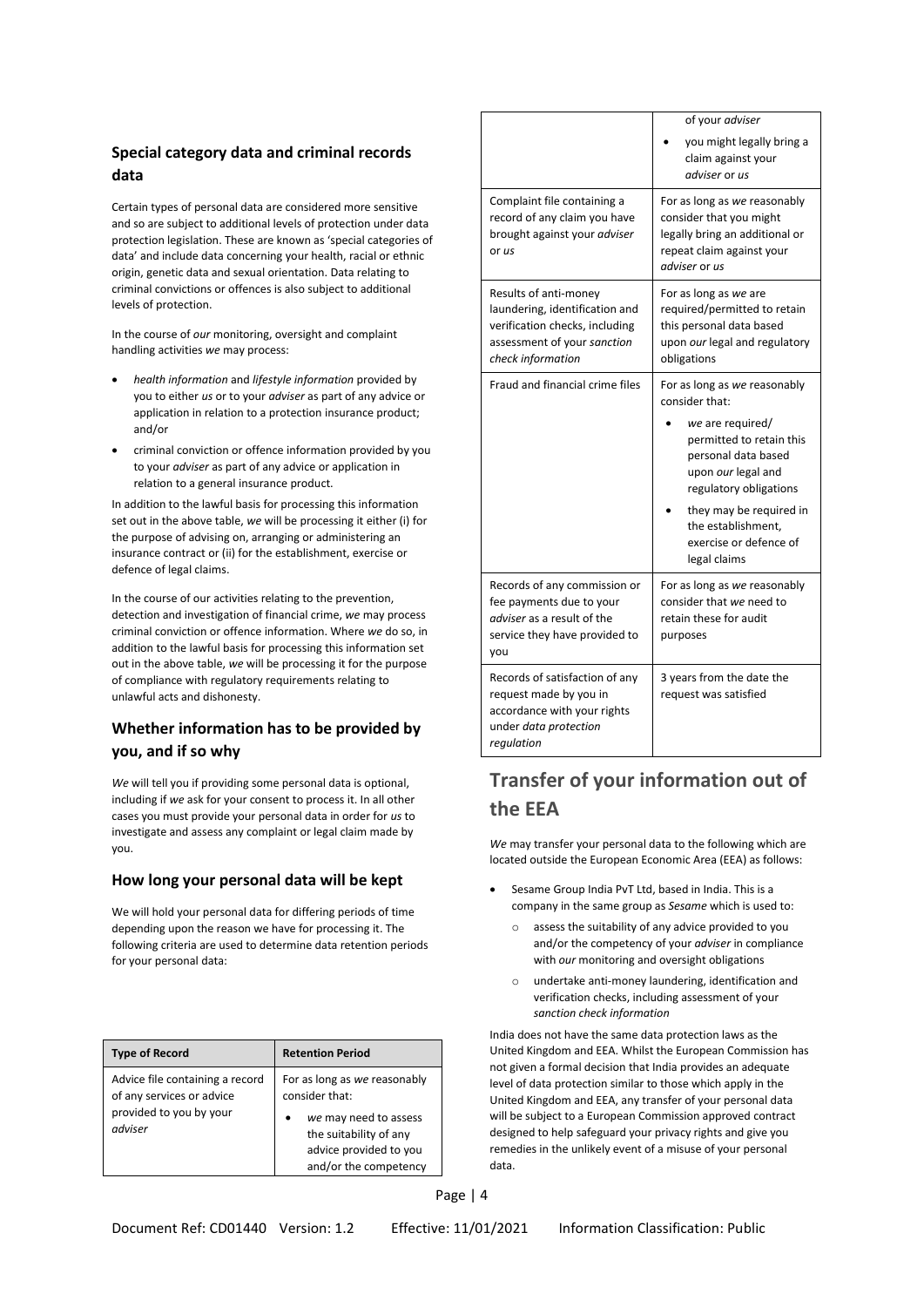- Suppliers and sub-contractors which provide services to *us*. If *we* do transfer your personal data to *our* suppliers and sub-contractors outside of the EEA, *we* will make sure that it is protected in a similar way as if it was being used in the EEA. *We'll* use one of these safeguards:
	- $\circ$  the transfer will be to a non-EEA country with privacy laws that give the same protection as the EEA
	- o the transfer will be subject to a European Commission approved contract designed to help safeguard your privacy rights and give you remedies in the unlikely event of a misuse of your personal data
	- o the transfer will be to organisations that are part of Privacy Shield (this is a framework that sets privacy standards for data sent between the US and EU countries and it makes sure those standards are similar to the standards used within the EEA)
	- o the transfer will be subject to binding corporate rules (agreements governing transfers made between organisations within in a corporate group)

You have a right to ask us for more information about any transfer of your personal data outside of the EEA, including the safeguards in place. To learn more, please see 'Your rights' below.

# **Your rights**

You have legal rights under *data protection regulation* in relation to your personal data. These are set out under the below headings:

- To access personal data
- To correct / erase personal data
- To restrict how *we* use personal data
- To object to how *we* use personal data
- To ask *us* to transfer personal data to another organisation
- To object to automated decisions
- To understand how *we* protect information transferred outside Europe
- To find out more about how *we* use personal data

*We* may ask you for proof of identity when making a request to exercise any of these rights. *We* do this to ensure *we* only disclose information where *we* know *we* are dealing with the right individual.

*We* will not ask for a fee, unless *we* think your request is unfounded, repetitive or excessive. Where a fee is necessary, *we* will inform you before proceeding with your request.

*We* aim to respond to all valid requests within one month. It may however take us longer if the request is particularly complicated or you have made several requests. *We* will always let you know if *we* think a response will take longer than one month. To speed up *our* response, *we* may ask you to provide more detail about what you want to receive or are concerned about.

*We* may not always be able to fully address your request, for example if it would impact the duty of confidentiality *we* owe to others, or if *we* are otherwise legally entitled to deal with the request in a different way.

#### *To access personal data*

You can ask us to confirm whether or not *we* have and are using your personal data. You can also ask to get a copy of your personal data from *us* and for information on how *we* process it.

#### *To rectify / erase personal data*

You can ask that *we* rectify any information about you which is incorrect. *We* will be happy to rectify such information but would need to verify the accuracy of the information first.

You can ask that *we* erase your personal data if you think *we* no longer need to use it for the purpose *we* collected it from you.

You can also ask that *we* erase your personal data if you have either withdrawn your consent to *us* using your information (if *we* originally asked for your consent to use your information), or exercised your right to object to further legitimate use of your information, or where *we* have used it unlawfully or where *we* are subject to a legal obligation to erase your personal data.

*We* may not always be able to comply with your request, for example where *we* need to keep using your personal data in order to comply with *our* legal obligation or where *we* need to use your personal data to establish, exercise or defend legal claims.

#### *To restrict our use of personal data*

You can ask that *we* restrict *our* use of your personal data in certain circumstances, for example

- where you think the information is inaccurate and *we* need to verify it;
- where *our* use of your personal data is not lawful but you do not want *us* to erase it;
- where the information is no longer required for the purposes for which it was collected but *we* need it to establish, exercise or defend legal claims; or
- where you have objected to *our* use of your personal data but *we* still need to verify if *we* have overriding grounds to use it.

*We* can continue to use your personal data following a request for restriction where *we* have your consent to use it; or *we* need to use it to establish, exercise or defend legal claims, or *we* need to use it to protect the rights of another individual or a company.

#### *To object to use of personal data*

You can object to any use of your personal data which *we* have justified on the basis of our legitimate interest, if you believe your fundamental rights and freedoms to data protection outweigh *our* legitimate interest in using the information. If you raise an objection, *we* may continue to use the personal data if *we* can demonstrate that *we* have compelling legitimate interests to use the information.

#### *To request a transfer of personal data*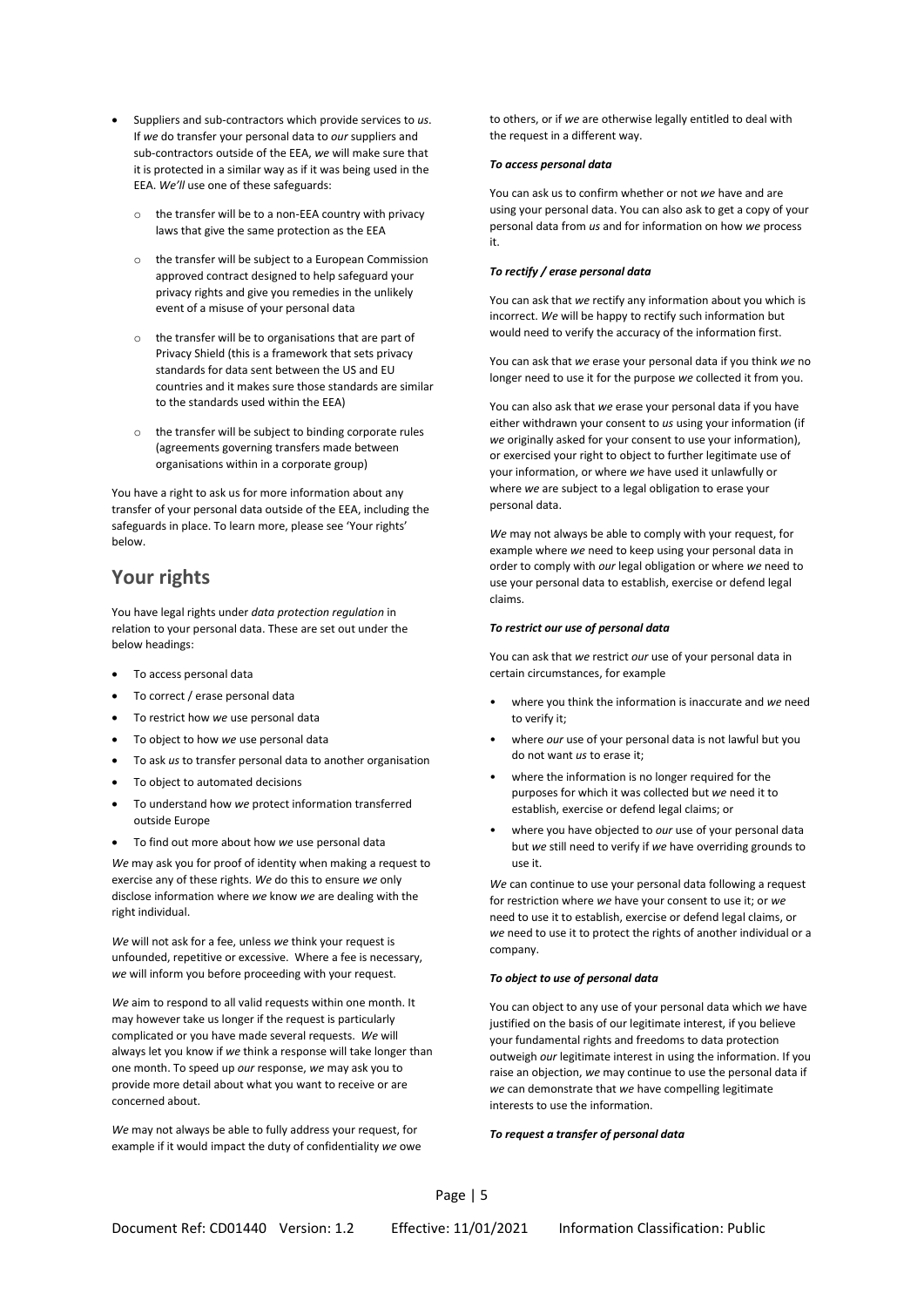You can ask *us* to provide your personal data to you in a structured, commonly used, machine-readable format, or you can ask to have it transferred directly to another *data controller* (e.g. another company).

You may only exercise this right where *we* use your personal data in order to perform a contract with you, or where *we* asked for your consent to use your personal data. This right does not apply to any personal data which *we* hold or process outside automated means.

#### *To contest decisions based on automatic decision making*

If *we* made a decision about you based solely by automated means (i.e. with no human intervention), and the decision made by *us* produces a legal effect concerning you, or significantly affects you, you may have the right to contest that decision, express your point of view and ask for a human review. These rights do not apply where *we* are authorised by law to make such decisions and have adopted suitable safeguards in *our* decision making processes to protect your rights and freedoms.

#### *To obtain a copy of our safety measures for transfers outside of Europe*

You can ask for a copy of, or reference to, the safeguards *we* have put in place when your personal data is transferred outside of the European Economic Area. *We* are not required to share details of these safeguards where sharing such details would affect *our* commercial position, or create a security risk.

#### *You can contact us for more information*

If you are not satisfied with the level of information provided in this privacy notice, you can ask *us* about what personal data *we* have about you, what *we* use your information for, who *we* disclose your information to, whether *we* transfer it abroad, how *we* protect it, how long *we* keep it for, what rights you have, how you can make a complaint, where *we* got your data from and whether *we* have carried out any automated decision making using your personal data.

If you would like to exercise any of the above rights, please:

- email or write to our Data Protection Officer at dataprivacy@sbg.co.uk or Sesame Limited, Fourth Floor, Jackson House, Sibson Rd, Sale M33 7RR;
- let us have enough information to identify you, e.g. name, address, date of birth, your *adviser's* details;
- let us have proof of your identity and address (a copy of your driving licence or passport and a recent utility or credit card bill); and
- let us know the information to which your request relates

# **Keeping your personal data secure**

*We* have appropriate security measures in place to prevent personal data from being accidentally lost, or used or accessed in an unauthorised way. *We* limit access to your personal data to those who have a genuine business need to know it. Those processing your information will do so only in an authorised manner and are subject to a duty of confidentiality.

*We* also have procedures in place to deal with any suspected data security breach. *We* will notify you and any applicable

regulator of a suspected data security breach where *we* are legally required to do so.

# **Data anonymization and aggregation**

Your personal data may be converted into statistical or aggregated data which can't be used to identify you, then used to produce statistical research and reports.

# **Our supervisory authority**

If you are not happy with the way *we* are handling your information, you have a right to lodge a complaint with the Information Commissioners Office (www.ico.org.uk).

We ask that you please attempt to resolve any issues with us before the ICO.

## **How to contact us**

Please contact our Data Protection Officer if you have any questions about this privacy notice or the information *we* hold about you.

If you wish to contact our Data Protection Officer, please send an email to dataprivacy@sbg.co.uk or write to Sesame Limited, Fourth Floor, Jackson House, Sibson Rd, Sale M33 7RR.

Page | 6